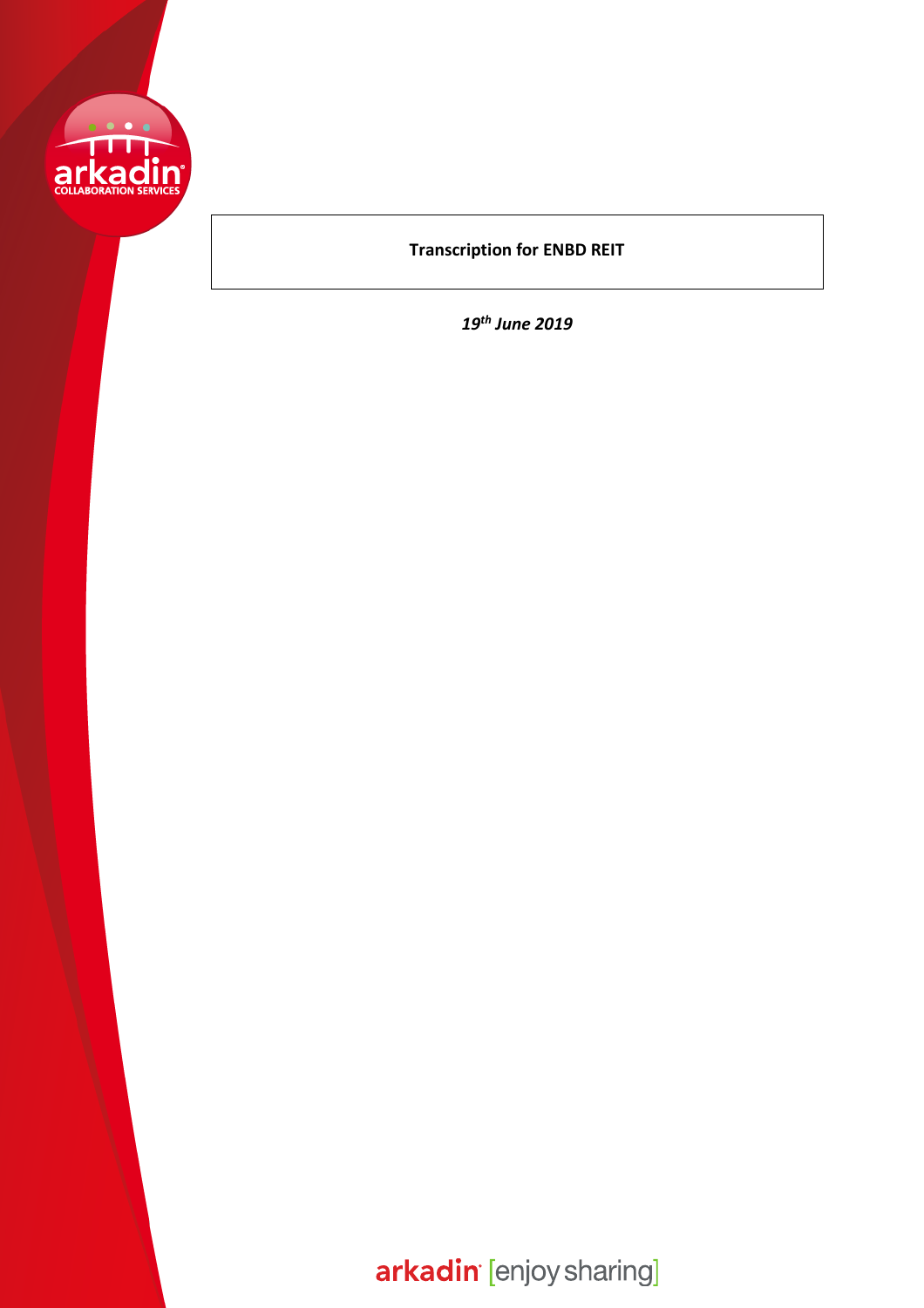

## **Corporate Participants**

**Harshjit Oza** *SHUAA Capital*

**Anthony Taylor** *ENBD REIT – Head of Real Estate*

**Muhammad Asif Siddique** *ENBD REIT – CFO*

## **Presentation**

### **Operator**

Ladies and gentlemen, welcome to ENBD REIT's  $31<sup>st</sup>$  March 2019 full year results conference call. I now hand over to your host, Harshjit Oza, SHUAA Capital. Sir, please go ahead.

## **Harshjit Oza**

Good afternoon and good morning everyone. Thank you for joining with us for ENBD REIT's March 2019 full year results call.

### *[Introductions]*

I will now hand over the call to Anthony to go ahead with his remarks. Thank you.

### **Anthony Taylor**

Good afternoon everyone and welcome to our final quarterly NAV call for the 2018/2019 financial year.

## *[Introductions]*

Before we go through the presentation and results for the year in detail, I would like to take a moment to reflect on ENBD REIT's performance for the year.

2018/19 was a year for building resilience, via an active approach to improving the quality of the portfolio, safeguarding income, maintaining strong occupancies, and seeking out new investment opportunities.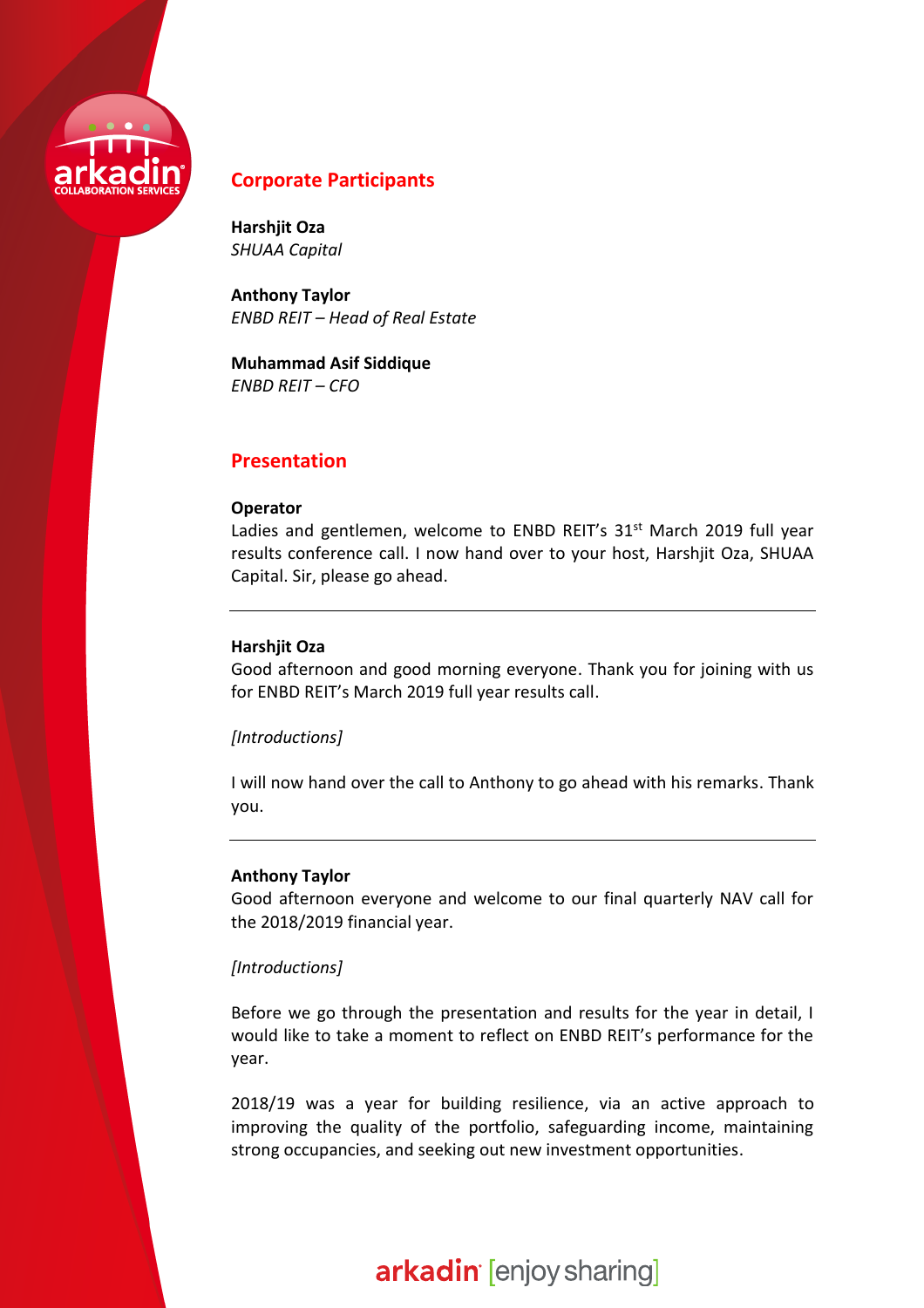

In the last 12 months, we saw the opening of South View School, the REIT's first education asset, which we had acquired under development in August 2017 as part of our strategy to diversify our alternative portfolio. In November, we also secured a \$90 million financing facility with Standard Chartered Bank, a deal that will support our focus on reducing future financing costs and facilitate our diversification efforts.

Following shareholder approval in February to March of this year, we engaged in a share buyback programme which was designed to:

- positively impact liquidity in our stock,
- limit small trades having a disproportionate impact on our share price, and;
- to demonstrate management's support for the stock at these levels.

In the last 12 months, in what has been a very challenging market environment, we have focused on maintaining WAULT and maximising rental income across the portfolio to deliver consistent returns to investors. I am also pleased to announce that for the first time, we are presenting a detailed financial information pack, which will be available to the market via our website on a quarterly basis. We think this is a big step forward in increasing the transparency of our reporting and will include a more comprehensive overview of key figures by assets, and provide as much information as possible to our investor community.

We will now go into the results for the year. As this is the final quarter of our financial year, we will also take a look at some additional items that may be of interest to those on the call. At the end, there will be room for a question and answer session for any areas that may require further explanation.

We're starting on slide four where we have a snapshot of ENBD REIT's key metrics as at the  $31<sup>st</sup>$  March 2019. Portfolio numbers are holding but slightly off December 2018 quarter end. NAV is now at USD 270 million, down 4.8% which includes a dividend payment of USD 6.8 million made in the quarter, valuation losses of USD 7 million, and our share buyback programme seeing outflows of USD 2 million in the period.

The property portfolio is down from the last financial year from USD 463 million to USD 450 million, reflective of downward pressure in the local real estate market, but on balance, the value of our holdings has proved robust. This is, to a large extent, due to the diversification strategy that we have been successfully implementing.

The portfolio remains largely unchanged from the previous quarter with 11 properties covering office, residential and alternative asset classes. In terms of portfolio composition, our holdings are 64% office, 18% residential, and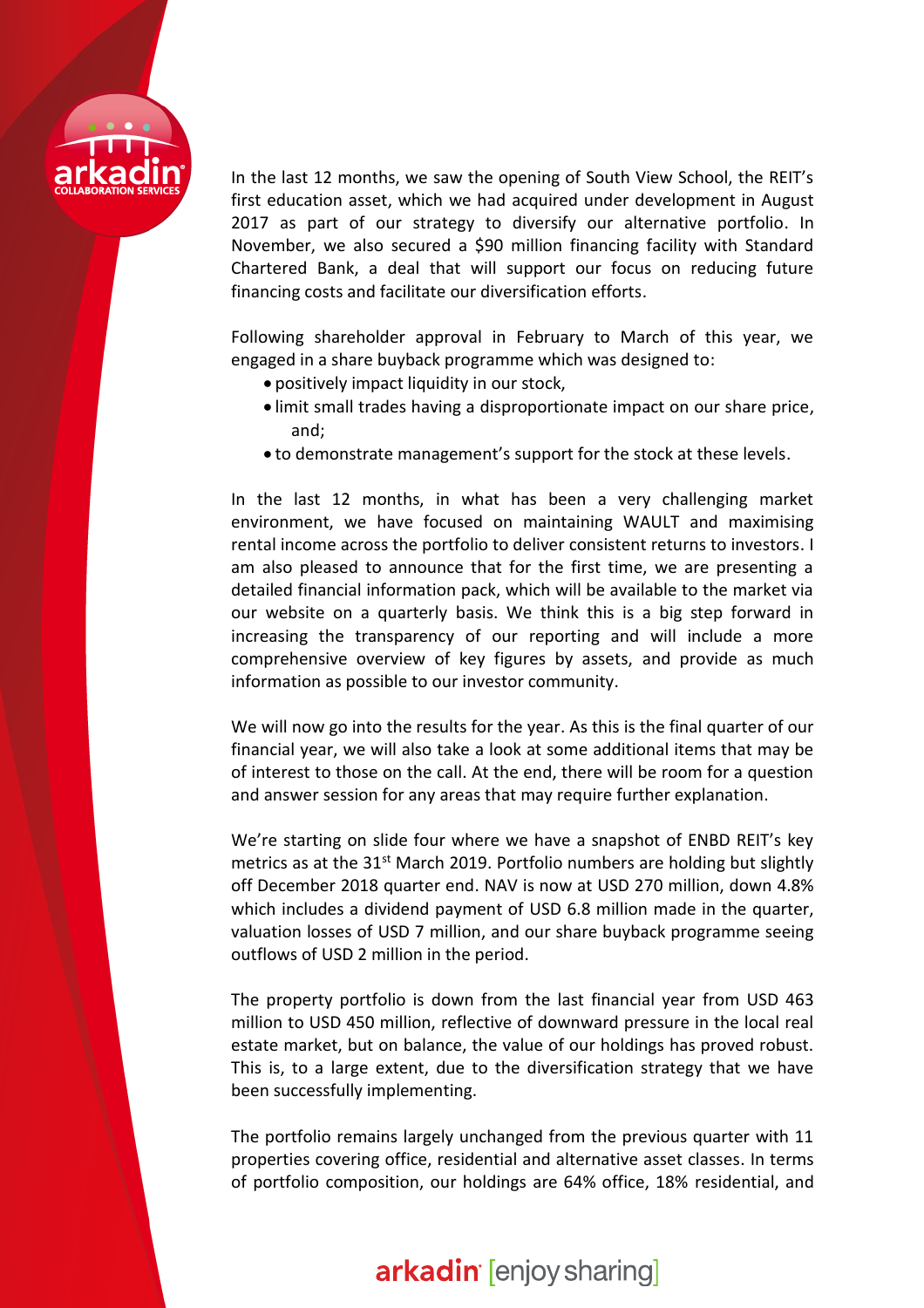

18% alternative. Occupancy in the portfolio is at 86% and unexpired lease term or WAULT stands at 3.48 years.

The year ahead remains challenging, but we are confident on the steps that we are taking to address market headwinds through a number of initiatives including lowering debt and other costs and maintaining occupancy numbers.

I will now hand over to our CFO, Asif, to take you through more of the numbers.

### **Muhammad Asif Siddique**

Thanks, Anthony. On slide five, you can see the payments made to ENBD REIT's shareholders since listing. As at  $31<sup>st</sup>$  March 2019 our share price was USD 0.57, with a NAV per share of \$1.08, which have been used to calculate the percentage return.

The Board of Directors has proposed a final dividend payment of USD 5,399,754 or 2.15c per share, which equates to approximately 100% of the net rental income generated in the period. The proposed dividend will be distributed to shareholders on the  $15<sup>th</sup>$  July subject to their approval at the AGM, which will be held on the 24<sup>th</sup> June. This brings the total dividend payable to shareholders for the year to 8.65% of the share price and 4.54% of the NAV as at 31<sup>st</sup> March.

You will note the final proposed dividend has come off slightly from the interim dividend for the first six months of the year. This has been due to pressures on rental income in line with the market trends.

On slide six, we would like to summarise the progress made in our share buyback programme, which commenced on the  $21<sup>st</sup>$  February following all the necessary approvals. The programme has been placed on hold during our closed period from 1<sup>st</sup> April to the announcement of our year-end financial results. A total of 3.25 million shares have been purchased at an average price of 59.5c per share, leaving a further 1.15 million shares available for purchase in the future. The purchased shares were subsequently cancelled, thereby, adding USD 1.5 million additional value to shareholders based on 31<sup>st</sup> March NAV.

We will take a look at ENBD REIT's capital structure on slide seven. As we announced in previous quarters, we had secured a competitive USD 90 million financing facility with Standard Chartered, reducing our cost of borrowing, which is currently the largest expense for the REIT. We expect to fully complete the refinancing of our existing debt shortly. As you can see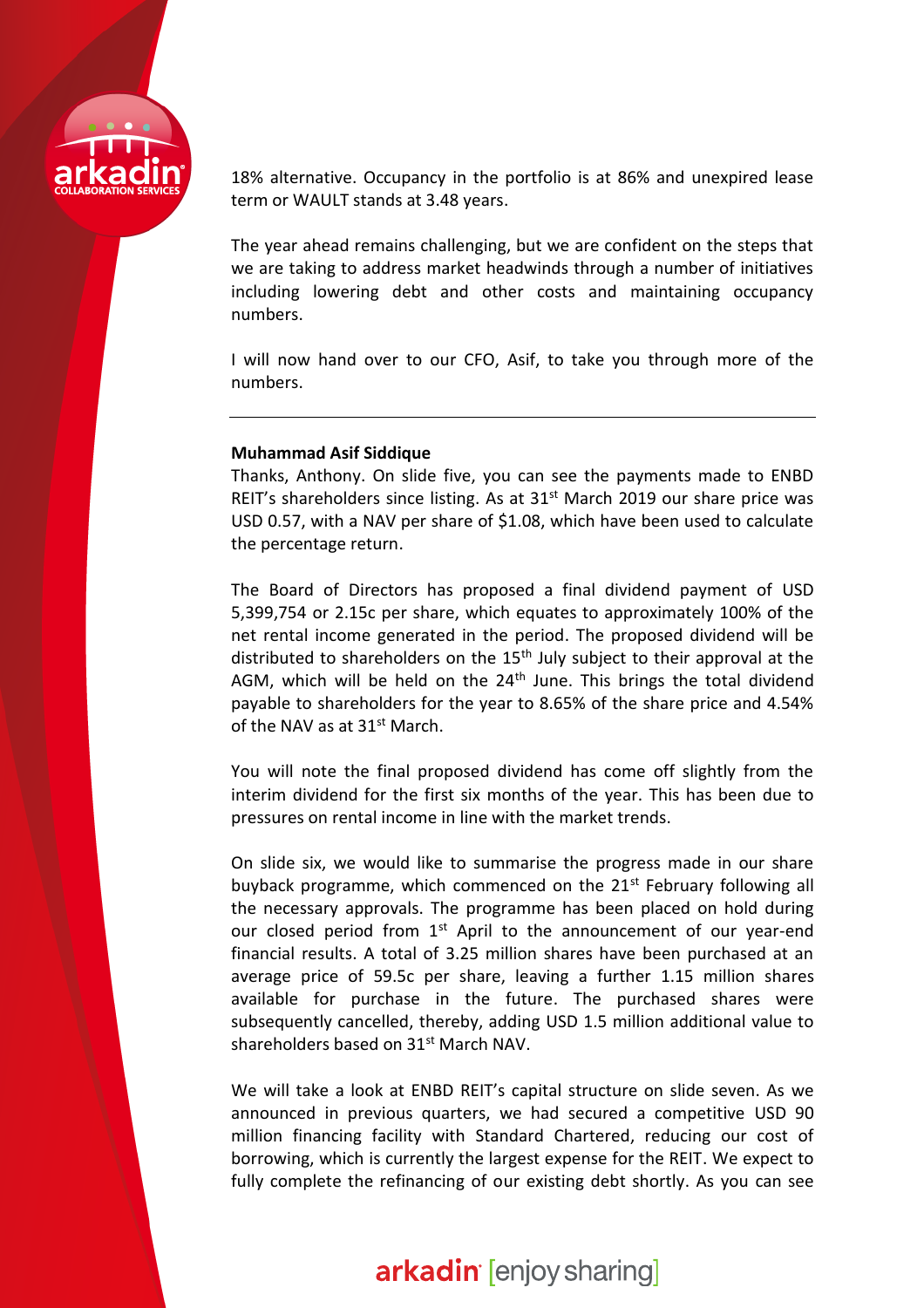

with Standard Chartered, we secured favourable terms of three months LIBOR plus 2.15 profit margin.

At a current LTV of 40%, we have room to increase our LTV to 47% when fully drawn on our available debt facilities. We are also looking at potential hedging options available, given the reprieve on international interest rates recently.

I will now pass back to Anthony to take you through the property portfolio.

### **Anthony Taylor**

Thanks, Asif. Moving onto slide nine, you can see that the portfolio remains well diversified and composition remains steady. In the coming year, we will continue to look for acquisition opportunities to grow and diversify our portfolio through the utilisation of our debt facilities. In terms of allocation, you will see from these pie charts that diversification of our holdings is at the heart of our investment strategy and remains a key focus for management. The alternative portion of the portfolio is becoming particularly important, given challenges prevailing in the residential sector and pressure starting to build in the office segment. Our alternative assets currently include a balance of student accommodation, education, and retail. At 18% of the portfolio, we are looking to increase the allocation in the sector by targeting acquisitions of industrial and healthcare assets with the remaining facilities. The office sector remains our largest holding at 64%.

Slide 10 shows the occupancy across our holding remains strong, although it has experienced some downward pressure moving from 88% to 86% driven by both the residential and office portfolios. We have seen significant pressure predominantly in our Al Thuraya 1 and Binghatti Terrace assets. In the case of some properties, rental rate adjustments have been necessary to safeguard occupancy and we expect to see the occupancy improving in the near-term, albeit at lower rental levels, especially in the case of our residential properties. This is, of course, heavily influenced by prevailing market conditions, which remain challenging.

As we acquire further assets, one of the key criteria is that these properties will be 100% occupied as we have successfully achieved in our acquisitions to date with all four assets acquired post-listing remaining 100% occupied.

On slides 11 and 12, generally speaking, we're pleased to report that valuations across the portfolio are holding up in difficult market circumstances, with overall valuations coming down 1.2% in the final quarter and down 2.65% year-on-year. This number is slightly skewed by the completion and revaluation of the South View School development asset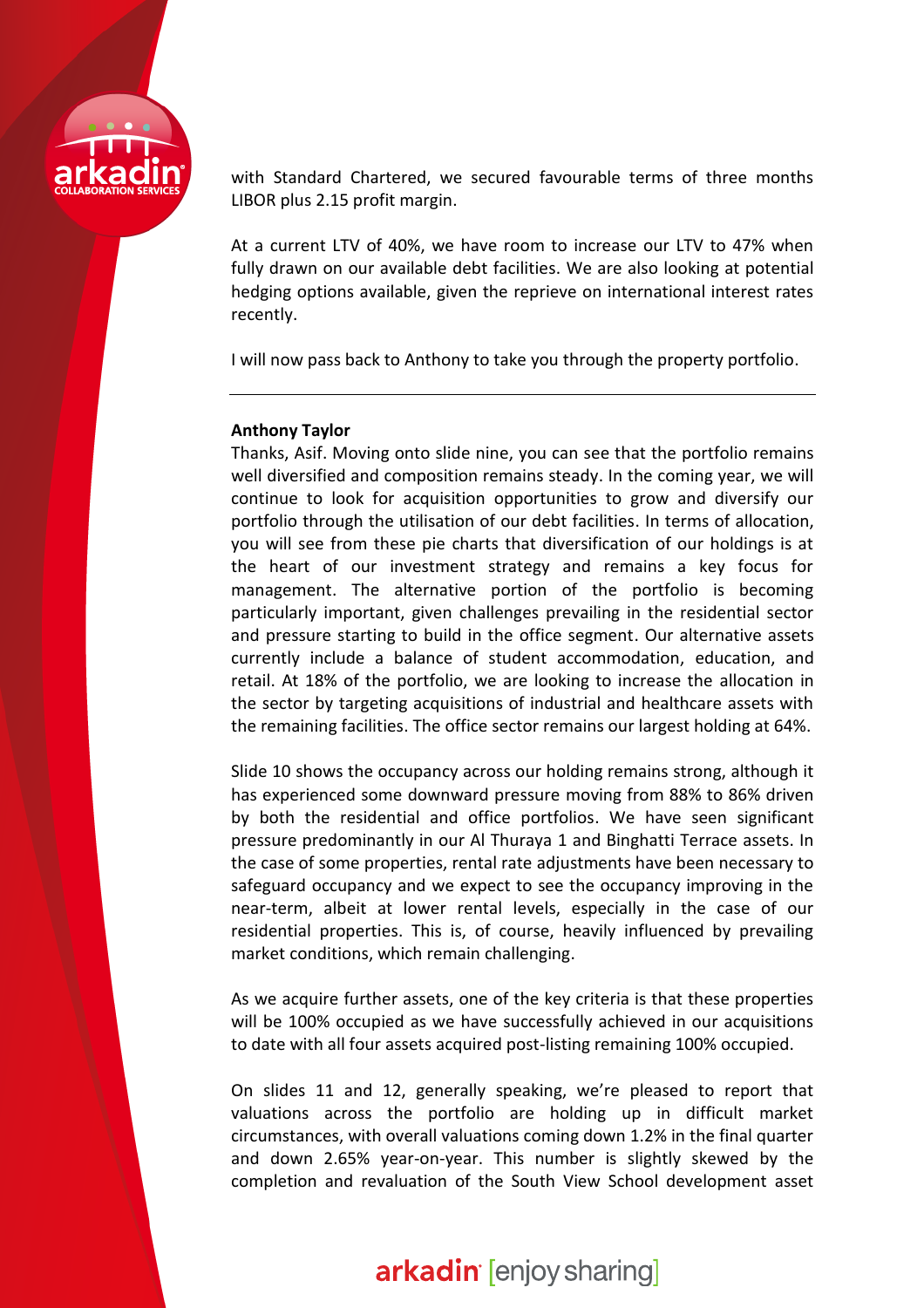

and would have been down 4.7% for the year across the portfolio excluding this one-off event. As you would expect, the greatest downward pressure on valuations has been experienced in the residential segment with some pressure now coming through in the office portfolio.

In light of these valuations, we reiterate our commitment to diversifying the portfolio; we will be looking to acquire assets that show the best potential for high occupancy levels and long-term lease agreements.

We will take a look at the portfolio segment in more detail on slides 13-15, starting with the office buildings. As mentioned, we are starting to see pressures coming through in the office market. Al Thuraya 1 in Dubai Media City still occupies the most significant share of our total portfolio value at 20% followed by The Edge at 17%. WAULTs in the office portfolio are mostly strong with The Edge and Burj Daman at 2.46 and 2.76 years respectively, while overall office portfolio occupancy is also strong at an average of 84%. Gross rental yield from the office segment is steady at 8.3%.

Post the  $31<sup>st</sup>$  March, Al Thuraya 1 has become our biggest challenge in this quarter as a significant tenant, Huawei, representing 20% of occupancy has vacated in May, so leasing there is currently a focus for the real estate team. We are, however, pleased to announce that we have had some success leasing vacant space in Burj Daman this quarter, which should move the occupancy in this asset closer to 80%.

Moving onto the residential portfolio, the segment remains under pressure and while reduced rental rates have been successful in maintaining higher occupancies, the approach has put current valuations under pressure as well. As is the nature of residential assets, WAULT in this part of the portfolio is lower than the average at 0.83 years, and gross rental yield stands at 8.2%.

On slide 15, we look at the alternative portfolio. With longer-term leases, the sector continues to perform well at 100% occupancy, and the growth of this sector in ENBD REIT's portfolio is a high priority for us in 2019 through new acquisitions.

I will now hand back to Asif to take you through the financials in a bit more detail.

### **Muhammad Asif Siddique**

Thanks, Anthony. On slide 17, we look at key themes in the financial performance that have emerged during the reporting year, thess include:

• stable net rental income or funds from operations;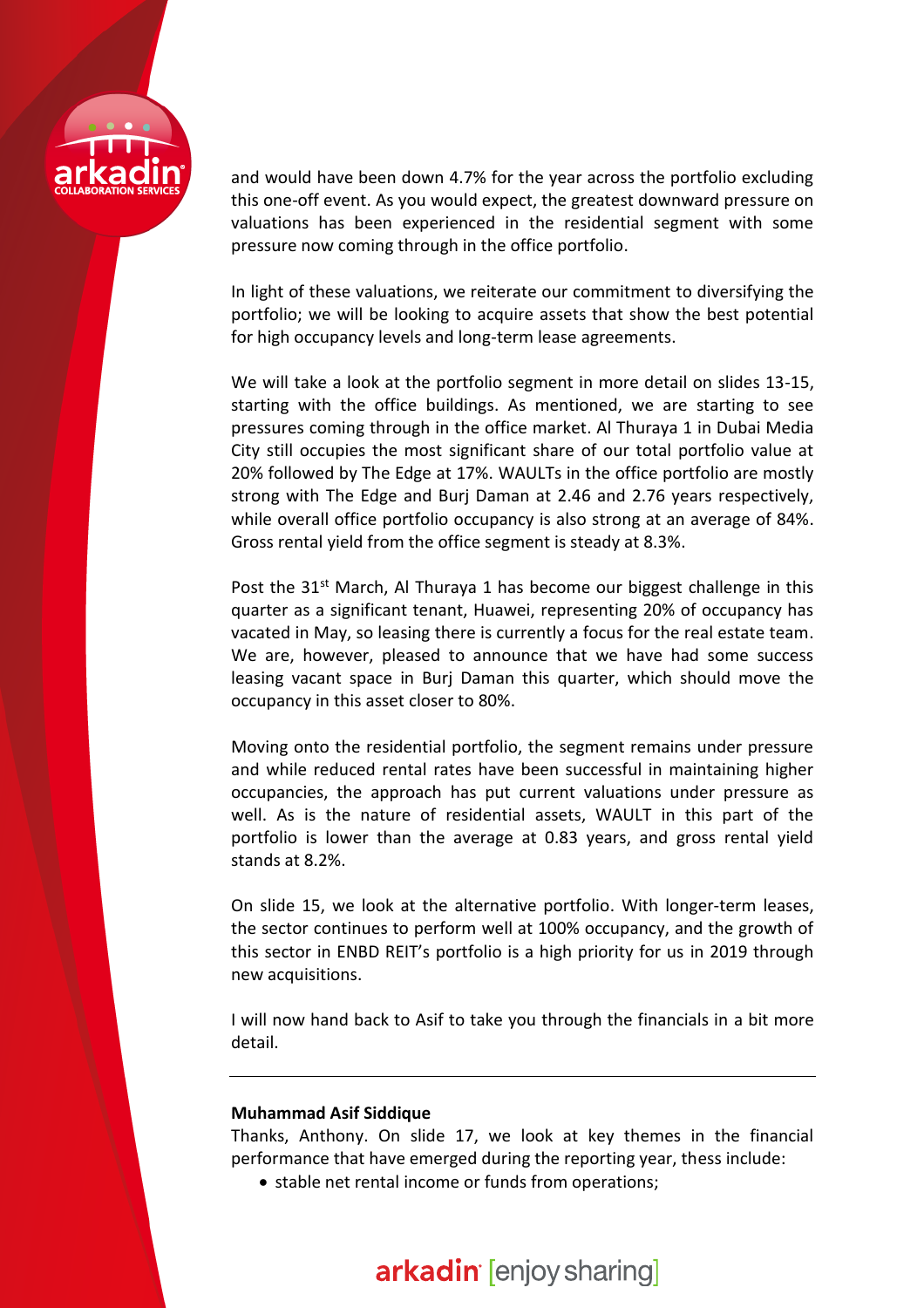

- a 16% increase in gross income due to holding acquired assets for a full financial year;
- Not only is our net rental income stable, but we also have strong cash flows and a healthy cash balance to meet ongoing obligations despite the challenging market conditions;
- On the negative side, unrealised valuation losses having an adverse impact on the REIT's audited net income.

On slide 18, we have provided a summary of financial performance for the full year ended  $31<sup>st</sup>$  March 2019, compared to the previous year. Gross income has improved by 16% due to post-listing acquisitions, where USD 3.3 million and USD 1.8 million additional revenue was reported in The Edge and Souq Extra respectively, due to these properties being held for the full year.

Expenses have increased, which is reflective of the increased size of the portfolio, as well as additional drawdown of debt to achieve completion of South View School and interest rate increases throughout this period. We will take you through the expenses in more detail on the next slide.

We are pleased to confirm we have maintained our net rental income or FFO at USD 12.4 million in spite of the current market conditions. However, the resulting fall in valuation losses of USD 21.7 million have taken our net audited income to negative USD 9.3 million. As valuation losses are a noncash element, and our cash flows remain positive, we are committed to distributing dividends from the net rental income generated going forward. Further the reduction of share capital in this quarter and the subsequent creation of a significant distributable reserve allows us to continue making dividend payments from net rental income, despite negative movements in valuations.

Moving onto slide 19, you get a clearer picture of our annual expenses, which have increased by USD 5.3 million, predominantly due to an increase of USD 4.5 million in finance costs and proportional increases in operating expenses due to new assets acquired in the previous year and now held for the full financial year.

The pie chart on the left of this slide breaks down total expenses. While finance and operating expenses have increased as mentioned before, fund expenses remain stable year-on-year. We are committed to reducing financing costs in the future by refinancing the remaining of our existing USD 134 million facility outstanding with Emirates NBD. In the appendix, you will find a more detailed summary of our financials covering our statement of financial position and statement of comprehensive income.

I will now hand back to Anthony for some closing remarks.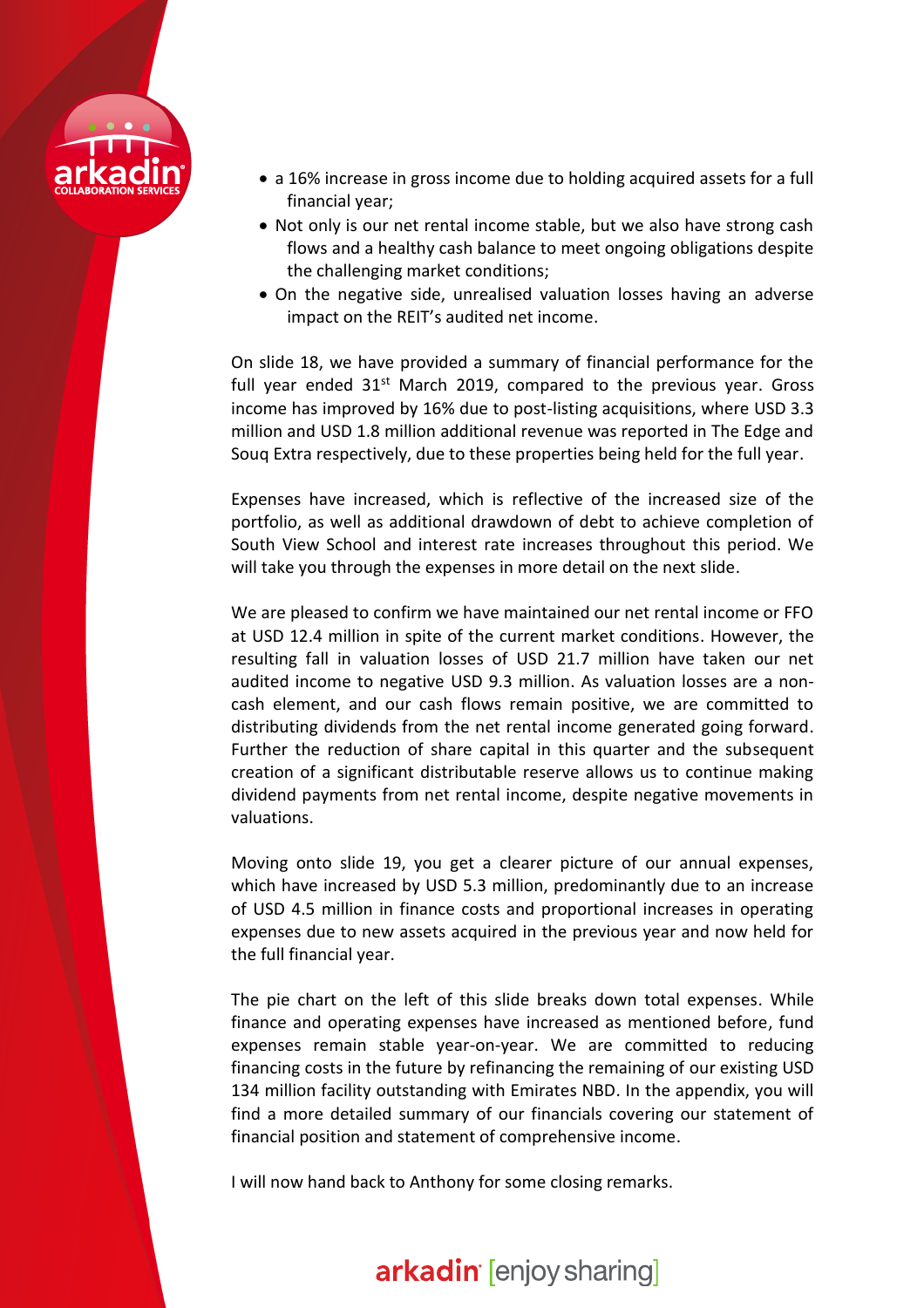

## **Anthony Taylor**

Thanks, Asif. This concludes the presentation. As a final note, I would like to recap on the various steps we have taken over the course of the financial year to improve shareholder's returns:

- The refinancing of existing debt at more attractive terms to reduce costs going forward
- Implementing a share buyback programme to capitalise on a significantly discounted share price
- Implementing a share capital reduction plan to ensure dividends generated from net rental income can be maintained regardless of movement in capital values
- Renegotiating all contracts with service providers in order to try and bring down costs throughout the portfolio
- The rolling out of green initiatives on our buildings to reduce utility consumption and operational costs
- Finally, actively sourcing new investment opportunities in the alternative sector, mainly industrial and healthcare assets, which we are likely to execute once refinancing has all been completed

The outlook for 2019/20 remains challenging, but with the initiatives we have taken in this financial year, we are confident that the portfolio is well placed to ride out the market conditions and to benefit from positive changes in market sentiment in the future.

We're appreciative of the time you have taken to join us and look forward to welcoming our shareholders at our AGM on the  $24<sup>th</sup>$  June. We encourage you to please take a look at the financial information pack now available on our website and invite you to provide any feedback.

We will now hand back to the host who will open the call for questions.

## **Question and Answer Session**

**Operator** *[Operator instructions]*

Our first question is from Mohamad Haidar from Arqaam Capital. Please go ahead.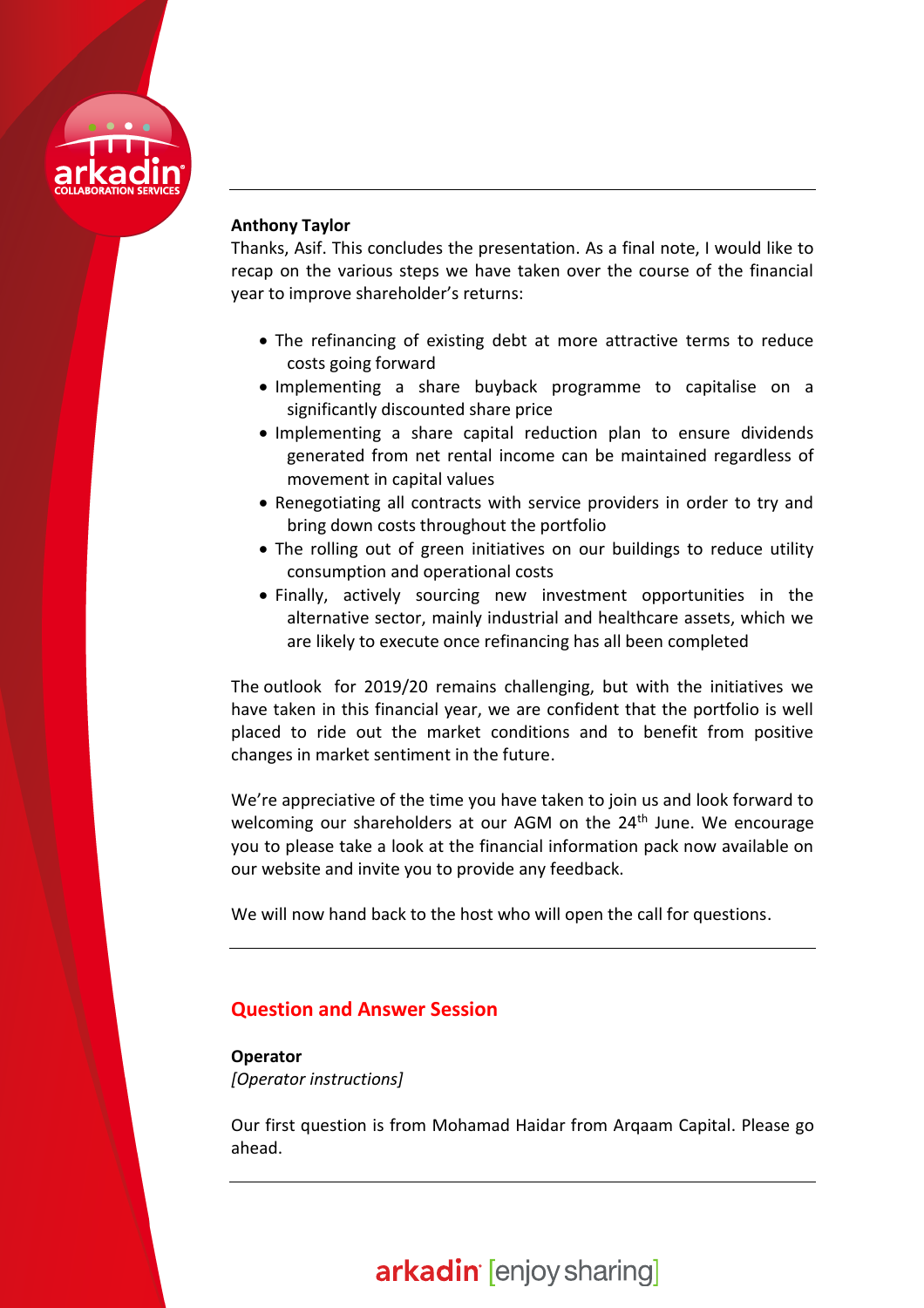

### **Mohamad Haidar**

I have a question on FFO. We have seen gross rentals growing to \$10 million in the last quarter, but FFO fell to \$2.5 million. Is this purely because of higher finance charges? I think we have seen also margins compressing from 80% to 73%. What is the reason behind this or the higher costs in this last quarter?

### **Muhammad Asif Siddique**

If you look at the financing cost, it increased over the year. As the interest rates increased, so too did the financing cost, but there is one other element which is a one-off cost. When we concluded the Standard Chartered facility, the first tranche was used to refinance existing debt facilities and any arrangement fee which was associated with the existing debt and had not been fully expensed, to that proportion which was refinanced, was charged in this quarter, so roughly half a million dollar one-off expense is part of that financing cost number. That is one of the items which created the gap in this FFO than any other quarter.

### **Mohamad Haidar**

So is it fair to assume that the FFO run rate in future quarters should be at 3 million and not 2.5 million?

## **Muhammad Asif Siddique**

That is correct, as long as the occupancies and finance costs remain the same.

## **Anthony Taylor**

Just to add to that, as we have indicated, there are some challenges on our largest asset, Al Thuraya 1, with one of our larger tenants vacating in this quarter. So we're likely to see a bit of pressure on that and as that will fill up, that run rate should be maintained or improving slightly, but in the next quarter we might see similar numbers coming through.

## **Mohamad Haidar**

And, sorry, Anthony, which specific asset is this tenant vacating?

**Anthony Taylor**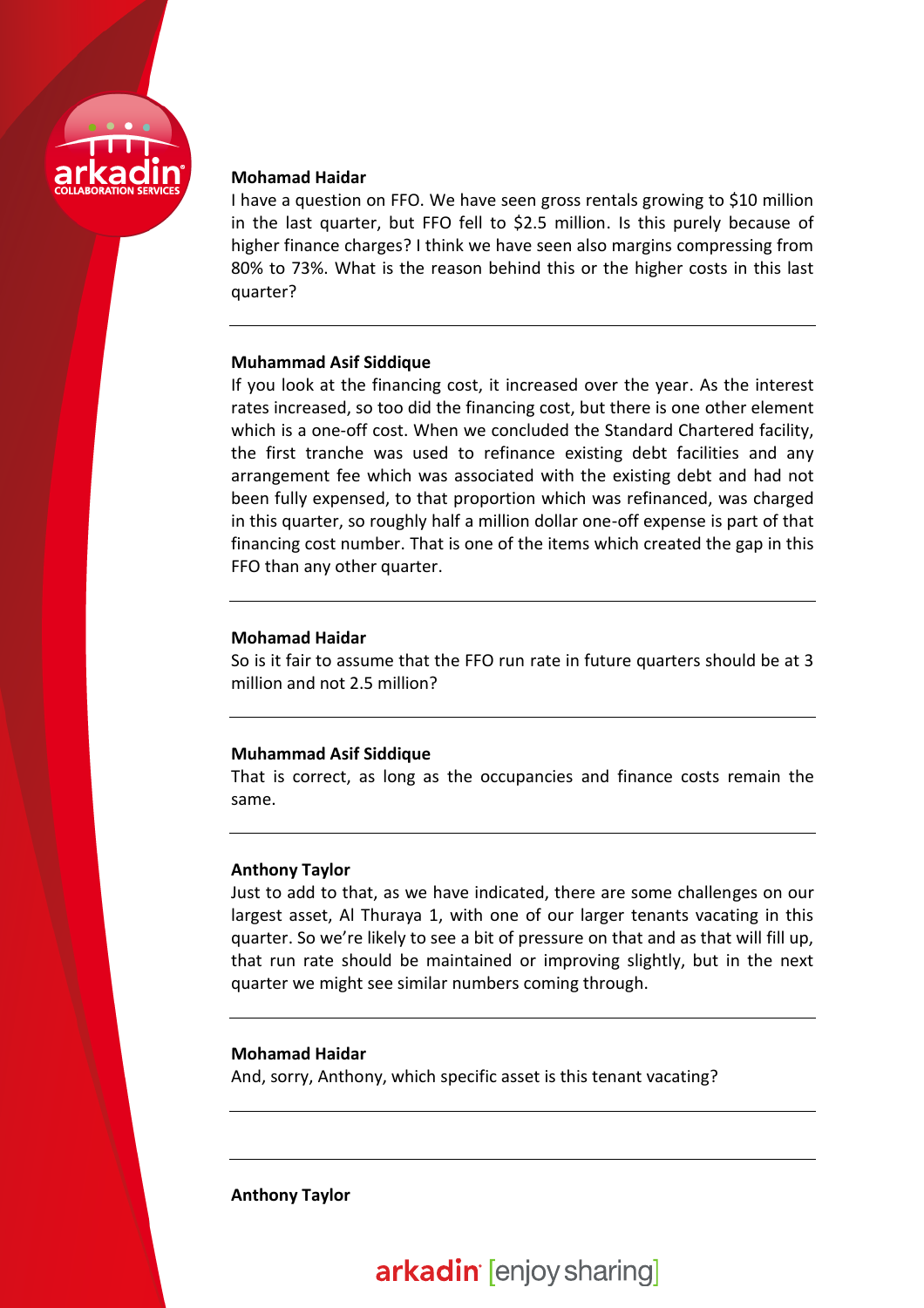

Al Thuraya 1, our office building.

### **Mohamad Haidar**

And if understood correctly, you mentioned that occupancy in Burj Daman will improve to 80%.

### **Anthony Taylor**

Yes, we've achieved leasing in this asset during this quarter, Q2 2019, so that should be trending up to just below 80%.

### **Mohamad Haidar**

Okay, can you share at what rent per square foot are leased out in Burj Daman, please?

### **Anthony Taylor**

Well, we can actually. We're pleased to refer you to our financial information pack where we've tried to illustrate the average rent achieved on each asset per square foot. What we can't do is give the details of every lease. Obviously, that will impact our negotiations with tenants, but what we've tried to provide analysts is with as much information as possible to show you the types of rates that are being achieved on those assets, so please have a look on that. I believe it's up on the website now, so that will give you a good idea of the rates that we're achieving on all assets.

### **Mohamad Haidar**

Absolutely and given that all assets are nearly consolidated now, we should expect growth to arrive purely from higher occupancy/higher rents going forward, assuming no other new acquisitions.

### **Anthony Taylor**

True. I think where you'll see growth is coming through in the acquisitions as well as we still have some facilities available to deploy and if we look at the yields, the net yields, that we are able to achieve on acquisitions versus the cost of those facilities to draw down, there is a healthy spread that will improve the returns to the shareholder.

## **Mohamad Haidar**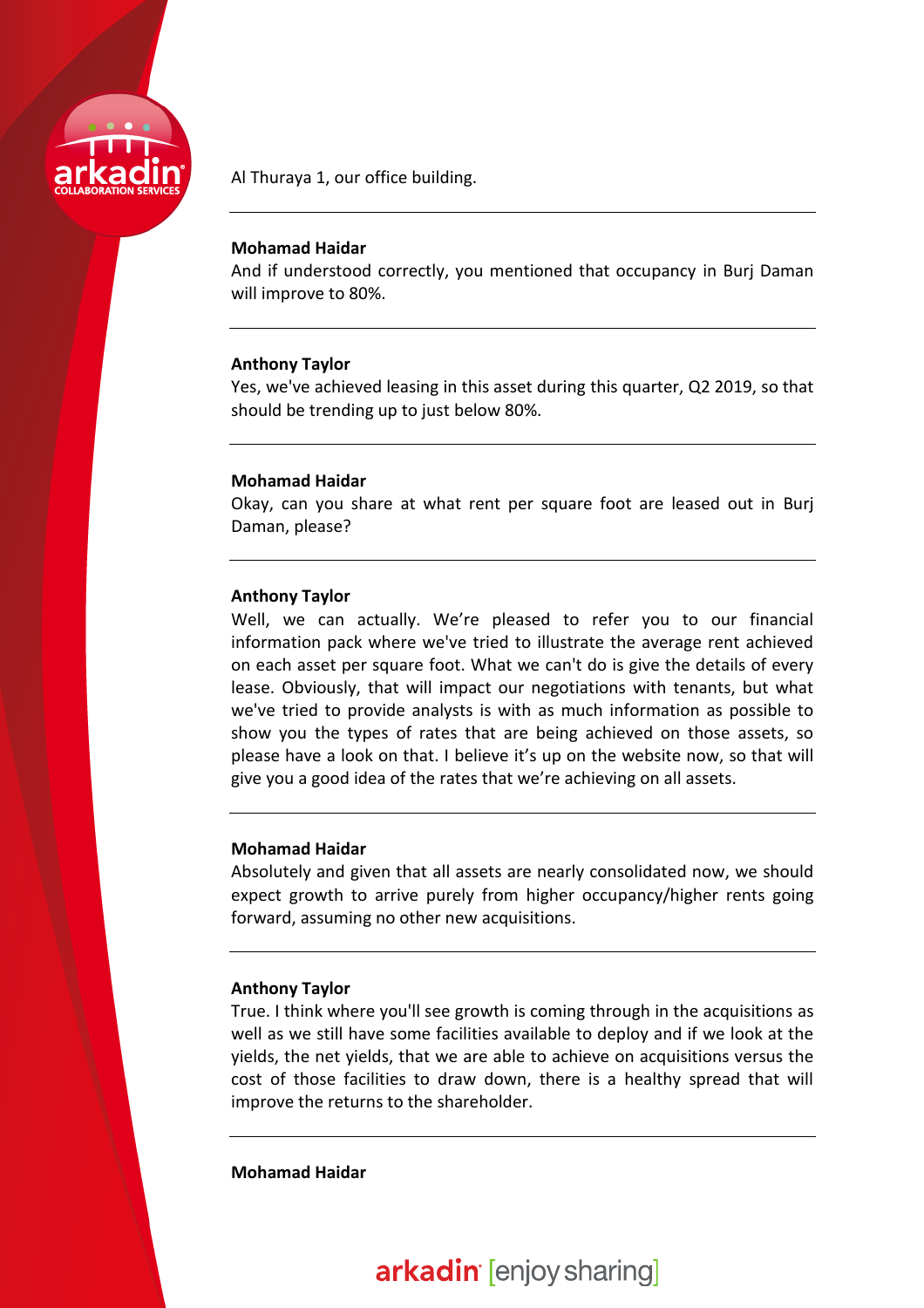

And we've seen dividends at 100% of FFO in 2018. Is this the REIT's strategy going forward, because the mandate said that they should pay at least 80%, but you're paying 100% now? Is this where we should see dividends out going forward?

#### **Anthony Taylor**

I think for the short to medium-term, yes, it's safe to assume we'll be looking to pay out 100% of our net rental income achieved through any period. We're slightly off the targets that we want to be in terms of dividend yield and until we reach those targets, we'll be paying out to shareholders as much as we can.

#### **Mohamad Haidar**

Is it an option also for the REIT to exceed the 100% maybe if FFO falls a bit due to market conditions?

#### **Anthony Taylor**

No. No, we will not take that strategy to distribute more than what we're generating in any particular period.

#### **Operator**

Our next question comes from Anastasios Dalgiannakis, Green Coast. Please go ahead.

#### **Anastasios Dalgiannakis**

I just wanted to ask, I really do not understand why you are not able to completely delete the other expense line that is 2.1 million versus 2.4 million for the previous year, so if we look at previous year, all the expenses they should have been reduced very significantly starting from legal, board fees – I assume you will not be paying your board anything, given you're making losses – and then miscellaneous expense should also be eliminated. Why are you failing constantly to eliminate that line and provide a boost to FFO through aggressive cost cutting? Thank you.

#### **Muhammad Asif Siddique**

We looked at all the options how we can reduce the cost and we have some priorities. We looked at the financing cost initially. That was the first step. We are working towards achieving that target. Shortly we will achieve the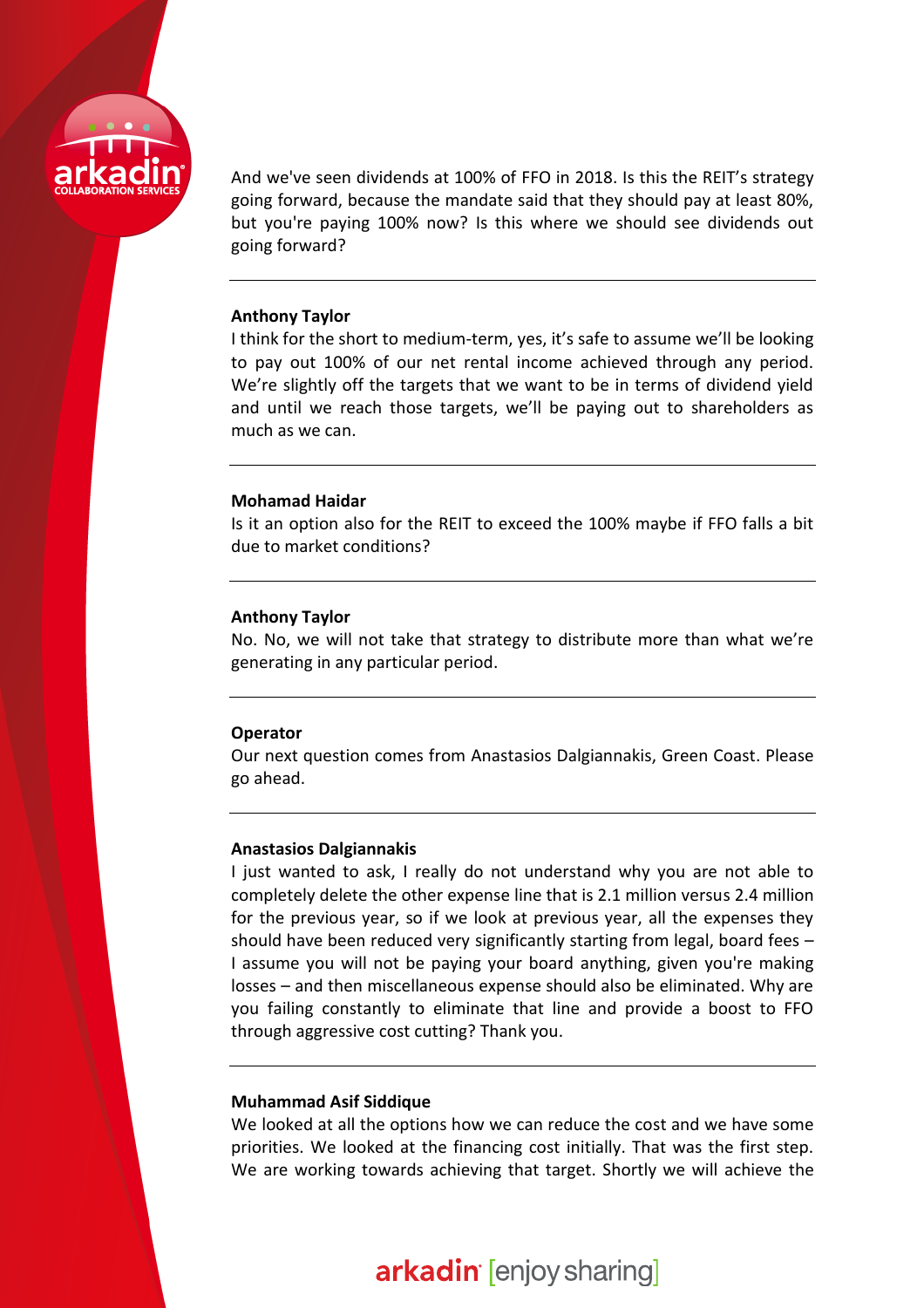

refinancing on the remaining facilities. That will help us to improve the FFO. At the same time…

### **Anastasios Dalgiannakis**

No, no, I'm not… excuse me, sorry to interrupt you. I'm not interested at all in the finance cost line. I am highlighting the other expenses. These are 2.1 million of expense there that should be explained to me why it's still 2.1 million and it's not going to zero. Why is that still the case? I'm not interested at all in the refinancing. You have board and committee fees there, that should be zero given you are making losses. You have legal and professional fees that were 10 times up in 2018 that should go much lower, and you have miscellaneous expenses that were inflated by \$250,000 in '18 that should also be reversed.

#### **Anthony Taylor**

I think your point is well received. What we have been doing this year and we continue to do into the next financial year is to tackle the largest expenses in an orderly manner. One of our biggest costs has been, as Asif has addressed, the financing. We've dealt with that. We're now looking at some of the costs associated with the assets, which are the next biggest cost, and we are also working down through the fund level expenses to try and achieve savings. I don't think it's reasonable to not pay non-exec board members fees. That is not a strategy that we will be employing, but we are tackling…

#### **Anastasios Dalgiannakis**

Other companies listed in the DFM – sorry to interrupt you, but other companies listed in the DFM when they make losses they eliminate board fees. We have seen that precedent in the DFM. I'm not sure why a non-exec or exec should be paid anything when you are making losses. It's a very market standard practice that aligns with board members, with the shareholders.

### **Anthony Taylor**

I think when we look at the health of this REIT and the losses that you're referring to are movements in valuations that have been impacted by market conditions. If you look at the income that's being generated off these buildings, these losses are not there, so again, we are managing a portfolio in difficult real estate market conditions. We are still maintaining healthy occupancies and generating positive income from these portfolios. I appreciate that the market has been soft and we are seeing some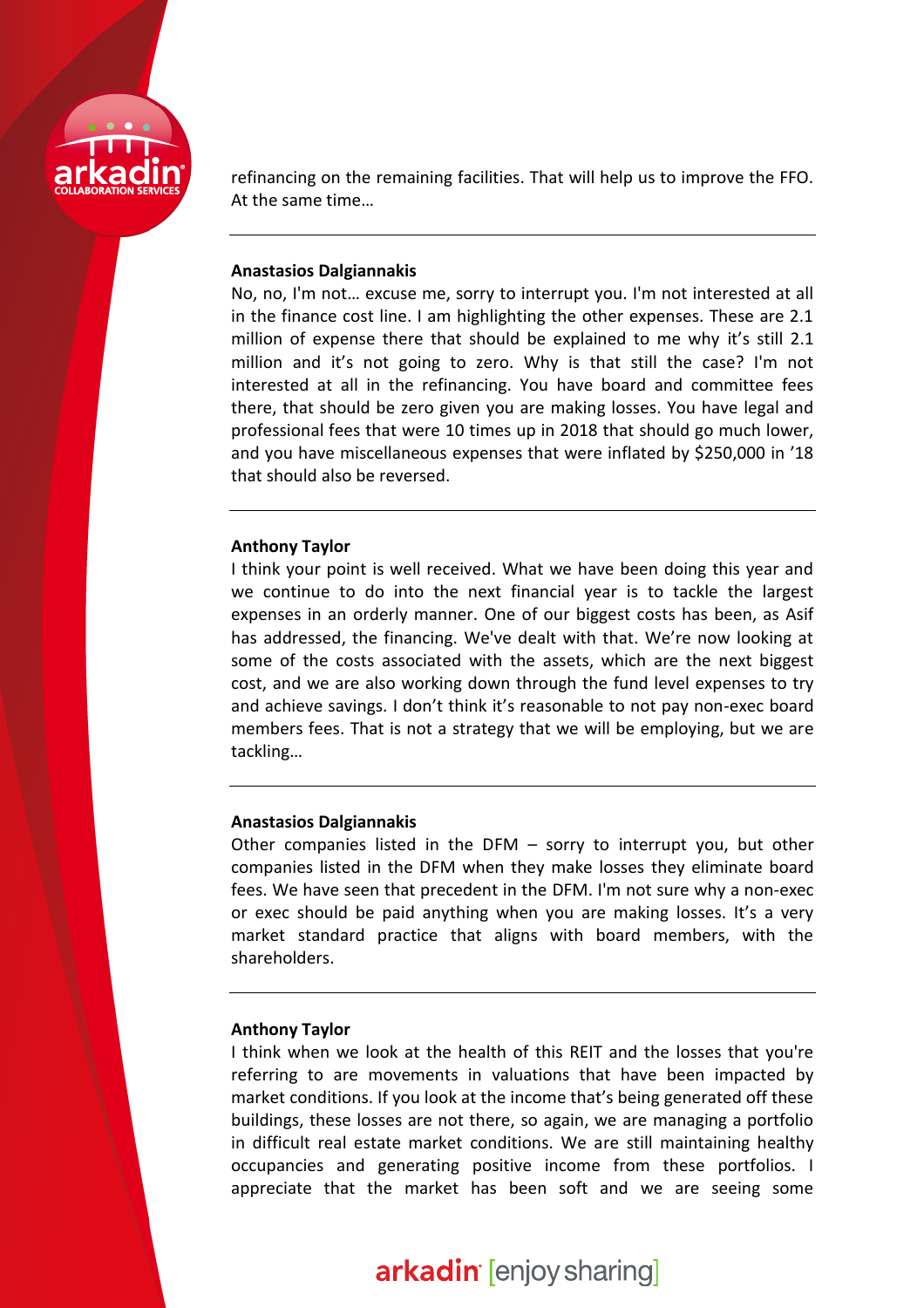

movements in the valuations, but I don't think that would be sufficient to warrant that type of approach.

#### **Operator**

Our next question comes from Ahmed Bajunaid, Bupa Arabia. Please go ahead.

### **Ahmed Bajunaid**

I have a couple of questions, just related probably to the previous topic around the expenses. Could you just elaborate on the breakdown of the fund expenses, what did they actually cover, if you can provide a breakdown? Also, on the financing costs, so you've mentioned you have plans to basically reduce the financing costs with some refinancing plans going forward, what's your expectations of the savings and what's the timeframe that you're… I mean, the timeframe where you will be achieving these savings, given that potentially all the future acquisitions will be done with debt? In this regard as well, so what's your targeted LTV that you're looking into in 2019? My understanding is that now the regulatory threshold is around 70%, if I'm not mistaken. Would you please confirm that? What would be your target related to that? I think more importantly just understanding, so the valuation impact here, I don't know, so what's your expectation now seeing what's in the market and the updated compositions of the portfolio? If we see more valuation or revaluation pressures going forward, how are you actually looking into the LTV? Do you see… I mean, what's your perspective in the LTV ratio with potentially further revaluations going forward?

### **Anthony Taylor**

There's quite a few points there to cover, so let me ask Asif to tackle the fund expenses and financing costs, and then I'll tackle the LTV and the strategy on the portfolio.

### **Muhammad Asif Siddique**

So if you look at the fund expenses, we have a management fee, which is part of the fund expenses, that's generally 1.5% of the NAV or the equity, so we are not charging anything on the debt, so it's very clear that the management fee is calculated on a quarterly basis on the NAV. In addition to that, there is obviously the board and committees cost, and regulatory requirements are there, so NASDAQ or the DFSA, those regulatory bodies we have to pay some fees, and in addition to that, administrative and custodian is there, so these are the main costs which are a part of it, and legal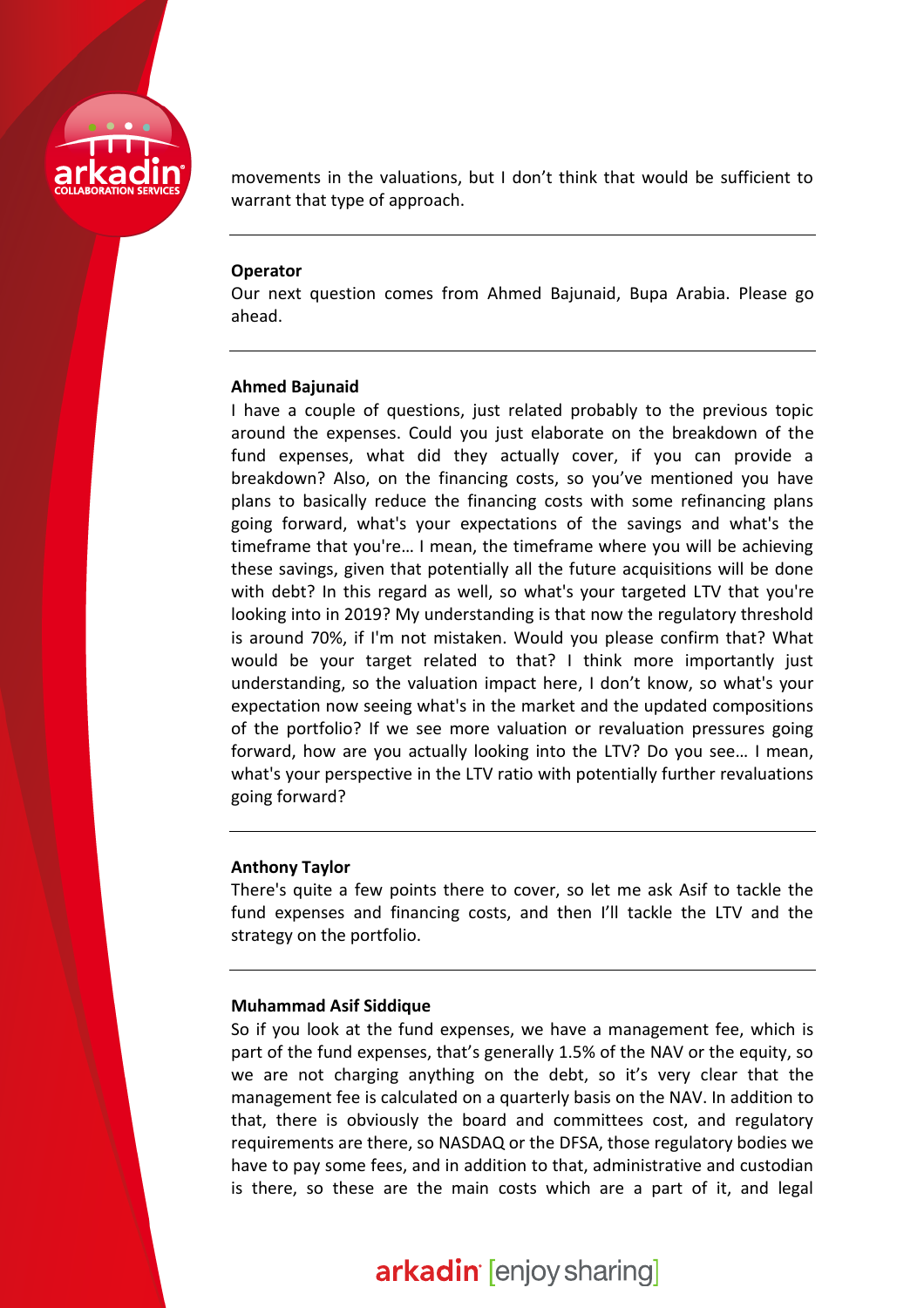

expenses and IR and PR costs are part of the fund expenses. That's the composition of the fund expenses, but in terms of the financing cost, as I mentioned earlier that we have prioritised this on top, because this is one of the major expenses at a REIT level. This takes a major chunk of the net rental income, so we have addressed through [SCB] and we are going to address through refinancing, but in the year one it's always challenging to find the same results when the financing is done, refinancing or additional financing is happening, so we will see the results in the following year in terms of the finance cost reduction, but going forward, as we have seen in the international market, there is the possibility that there will be rate cuts. That will also impact positively on the net yield, which in comparison to last year, but it will have its impact on the cost side.

In terms of the LTV, Anthony will touch on that.

### **Ahmed Bajunaid**

Just before the LTV [audio], so now on the… you're saying… so the management fee is also part of the expenses. I just wanted to double-check, because there are two separate lines of 4 million and 6 million between the management fee and fund expenses, which have been under control between the two fiscal years, actually going down a little bit, so I'm just trying to understand, so going forward, how do we expect these two fees… I mean, management fees is probably more of a factor of the NAV, which is going down a little bit with valuations, but with fund expenses and all these administrative costs, either the actual operation or the… trying to be a bit more economical to save some of these fees, or now just probably also kind of reiterating the previous comment from the previous caller, with the results that we're seeing today, will there be any considerations from management to actually reconsider how these fund expenses are calculated or passed onto the investors.

### **Anthony Taylor**

Yes, just to address that last point, again yes, we are looking at all the expenses in the portfolio and, yes, we are looking to mitigate and minimise expenses as much as possible to generate returns for shareholders. As Asif has touched on, there are a number of on-going expenses that are required for a listed entity of this nature, and we will maintain those boards/committees in the appropriate manner, but we are looking to bring down our costs across all levels of the portfolio. The right strategy in this exercise is to tackle the largest expenses first and that's what we have been doing up until now. We will continue to do that over the next financial year.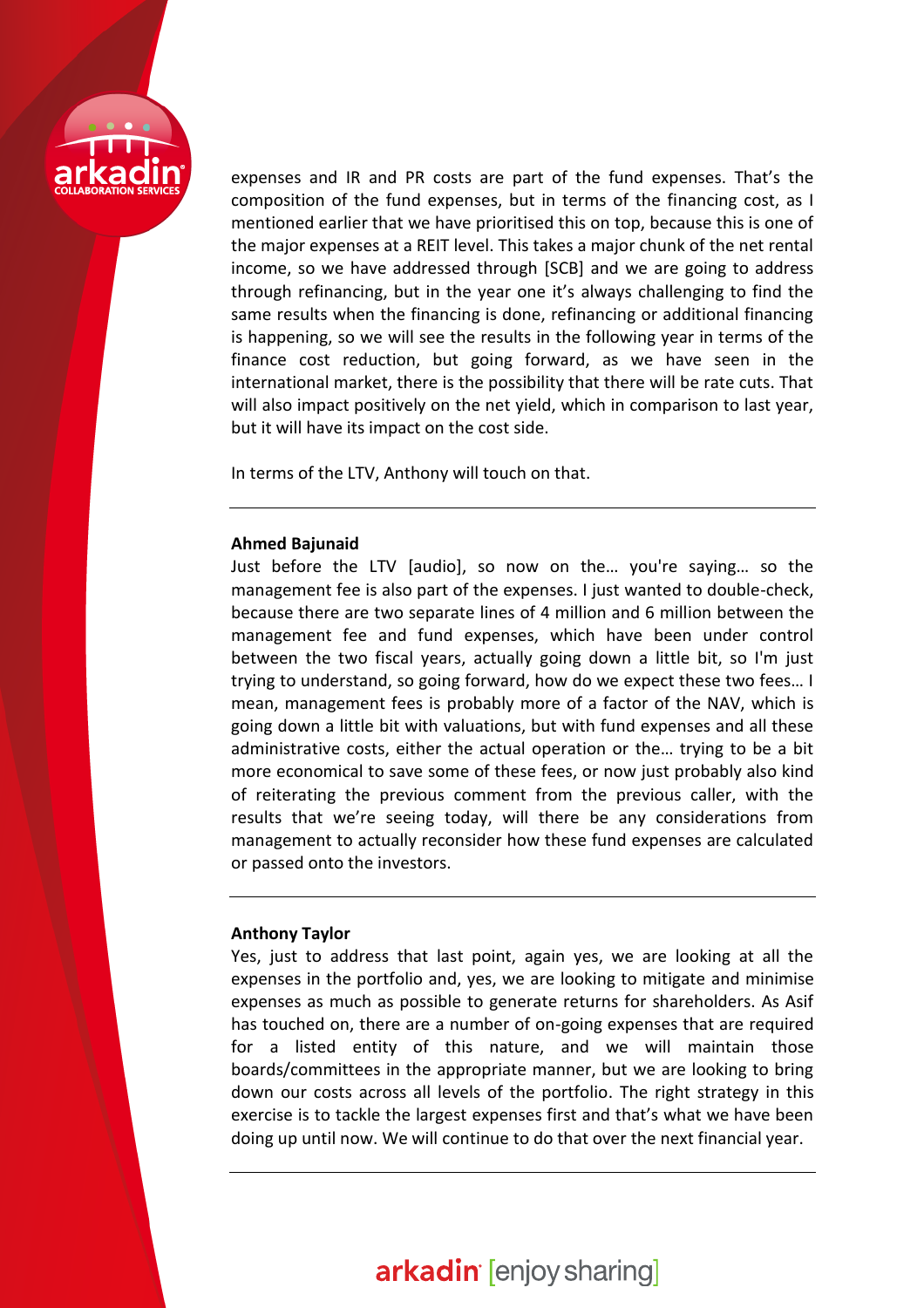

### **Ahmed Bajunaid**

And so just would you update us on the potential valuation and impact on LTV?

### **Anthony Taylor**

Yes, so just to correct you on the regulations and the LTV, those currently still sit at 50%. There have been exemptions given to other entities for that LTV to increase. It's not something that we're exploring at the moment. I think I agree with you in current market conditions is a less levered position is prudent. However, sitting at the 40% LTV we had always had a target of being at around 45%, and again given the nature of real estate, we allow ourselves some flexibility; you can't choose the size of the assets always in terms of the ones you want to acquire, so we have a bit of flexibility to going up to 50%, but our target remains 50. We're obviously very mindful if we are getting closer to that 50% LTV in the current market conditions that we may be breaching that covenant, and it's not something that we would actively set out to do, so we're maintaining a very measured approach in the opportunities that we're looking to acquire, and watching how the impact on our current portfolio is reacting over the next quarters when making acquisition decisions. But to give you the guidance, we will be in that 45- 50% range, hopefully, by the end of the year.

### **Ahmed Bajunaid**

If you don't mind, just one more follow-up question. So just on the assets, on the portfolio, so looking at the Al Thuraya assets now, and some of the other residential assets that have less than a year of WAULT, so is your plan to renew these leases and improve the occupancy going forward, or any plans to basically to let that expire, sell… would you be looking into selling any of the assets within the portfolio today?

## **Anthony Taylor**

I think the two are very different questions. One, our strategy is always to renew leases on the longest terms possible. Even if we had identified an asset for sale, it makes sense to be selling it with a strong income stream being generated from that asset, so yes, where we've seen our unexpired lease terms coming in, we are actively sitting with those tenants looking to renew and renew for as long as possible, and to give an indication of that, we'd offer preferential rates if they were to sign for a longer-term than if they were to renew year-on-year (in which case, we typically charge the tenant a slight premium to remain in this space.) But given the current market conditions, we also see that a lot of tenants are hesitant to take on commitments past year-on-year lease agreements, so again we have to work